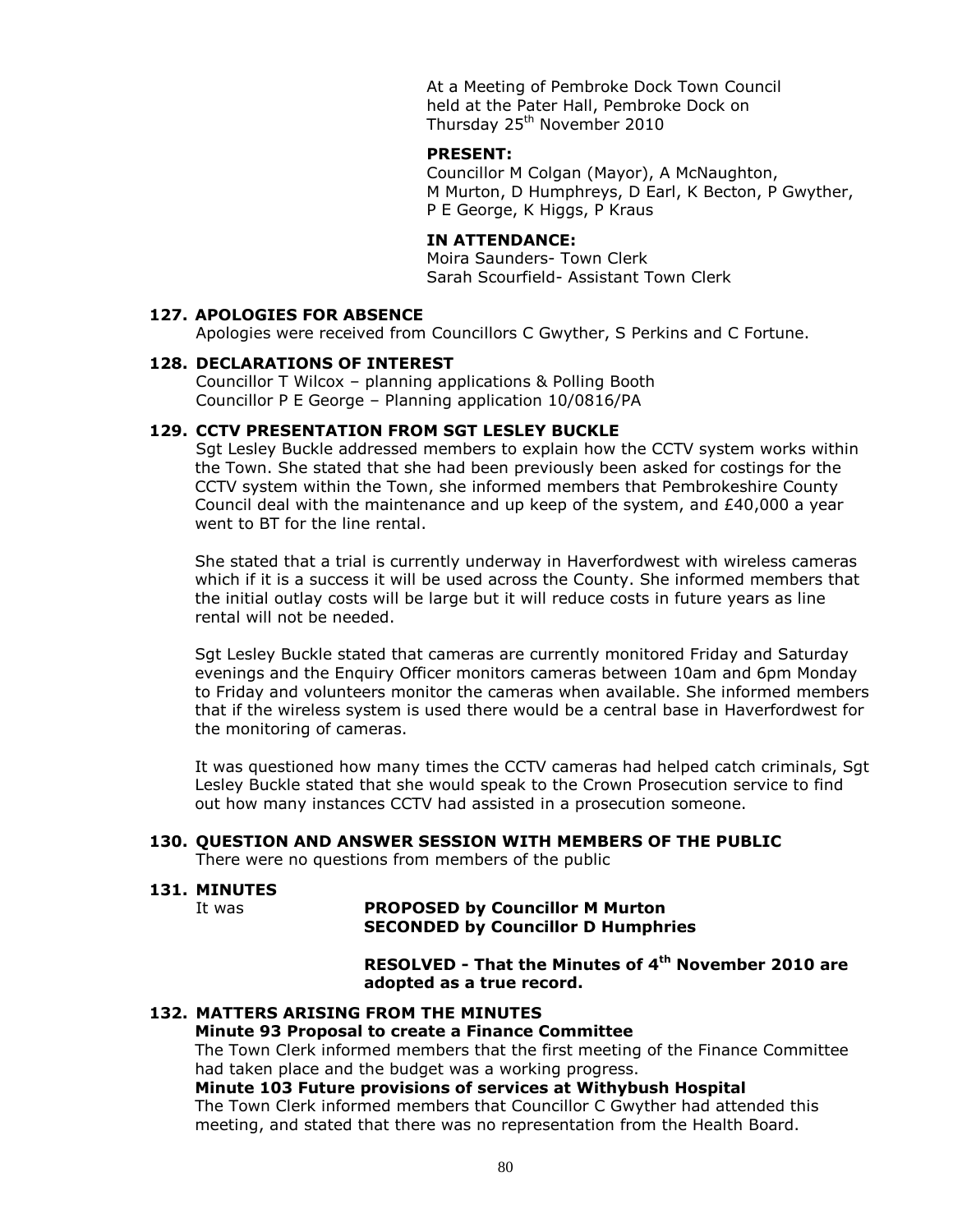## **Minute 105 Pembroke 21C and the Peoples Millions**

The Town Clerk informed members that Pembroke 21C were unsuccessful in the head to head bid to win the £50,000 lottery award for their project.

## **Minute 122 Reports from representatives serving on outside bodies -Winter Festival**

The Town Clerk informed members that the Kitchen Store had offered to donate sweets for the Lantern Parade on the  $10<sup>th</sup>$  December members agreed that this was a kind gesture and would like to accept the offer. The Town Clerk stated that stewards would be needed for the evening of the  $10<sup>th</sup>$  December and asked for all volunteers to be at the Youth Centre for 5.00pm for the stewards briefing.

#### **133. REPORT OF THE TOWN CLERK**

#### **114. Town Council flags**

The Town Clerk informed members that in September the Sunderland Trust asked whether they could borrow the flags that we have in the Town council to help decorate the Garrison Chapel for the 'Blitz' events that were to take place.

The Town Clerk stated that she agreed as the Sunderland Trust have borrowed other items that have been returned without fail.

As Councillor Maureen Colgan was going to the Garrison Chapel she volunteered to take the flags with her and deliver them. As a result of an incident Councillor Colgan was distracted and is not aware who actually removed the flags from the boot of her car. These flags have not been returned and have been 'mislaid' and as yet have not been found.

Members agreed that the Town Council should officially write to the Sunderland Trust stating the history and what the flags meant to the Town council and inform them that legal advice would be sought regarding the missing flags if no further action was taken to locate the flags.

#### **115 Wales Rural Observatory-Services Questionnaire**

The Town Clerk informed members that she had received this questionnaire and the required date for reply is the  $1<sup>st</sup>$  December. She stated that she had read it through and the questions are seeking factual answers. The Town Clerk suggested that she should complete the Questionnaire to which members agreed.

#### **116 Financial Assistance- Carley Jones, Girl Guide**

The Town Clerk stated that she had received a letter from Carley Jones asking the Town Council for help in raising money to fund her trip to Tanzania. Carley has been selected to join a team of 6 young women to represent Girl Guiding UK on a GOLD (Guiding Overseas Linked with Development) project in Tanzania in summer 2011. The team will be responsible for recruiting young women and delivering training to allow them to become Guide Leaders in the local area.

Carley is required to fundraise to participate in this project and she has undertaken tasks to achieve this. In total she has to raise £2000 to fund the trip.

#### It was **PROPOSED by Councillor P E George SECONDED by Councillor K Higgs**

#### **RESOLVED - That Town Council donate £200 to the Girl Guides to be used for the Tanzania Project.**

#### **117. Open Spaces Society**

The Town Clerk informed members that she had received a renewal notice to maintain the Town Council's membership of this organisation. The cost is £40.00.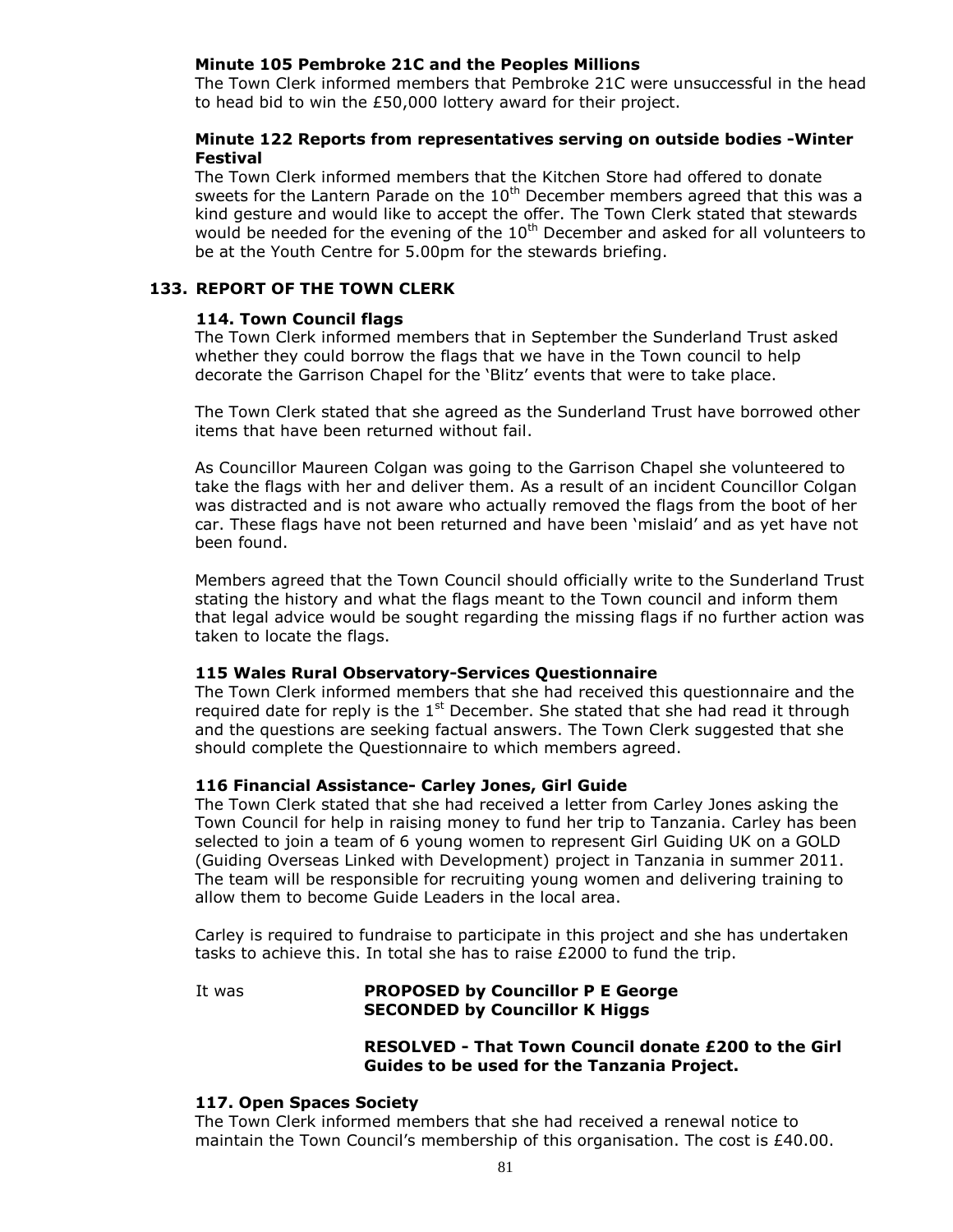## **RESOLVED - That Town Council renew this membership**

## **118 Llangollen International Musical Eisteddfod**

The Town Clerk informed members that she had received a request from this organisation asking for financial support from the Town Council. Members agreed that this organisation was out of the Pembroke Dock area so would be unable to donate.

## **119 Bush Street Calming- Construction work**

The Town Clerk stated that this was due to start on  $16<sup>th</sup>$  November. The County Council are constructing two traffic islands according to the previous consultations which were held with the Town Council. She stated that one traffic island is to be close to the Meyrick Street/Bush street junction and the other is to be on the Town side of the junction with Wavell Crescent.

## **120. Review of Polling Districts and Polling places/Stations**

*Councillor T Wilcox declared an interest and took no part in the voting or discussion* The Town Clerk informed members that local authorities are required, under the provisions of a number of statutes, periodically to keep their polling places under review.

The Electoral Commission advises that persons interested in the referendum/election process should be consulted on the review and each body consulted can submit comments on particular polling places that exist in their area. Any comments are needed by 10<sup>th</sup> December.

## **121. PLANED - Community Consultative Forum**

The Town Clerk informed members that she had received notification from Planed that a community Consultative Forum is to take place on Thursday 2<sup>nd</sup> December. The open evening starts at 5.00pm and the speakers start at 7.00 pm. It is to be held at Llawhaden YFC Hall.

By facilitating Community Action Plan Workshops PLANED has supported communities in Pembrokeshire by the development of local Community Action Plans. Workshops a re an opportunity to get the whole community to come together to have their say about where they live, to take a fresh look at the needs and opportunities for the future.

## **121. Tregennis Hill**

The Town Clerk stated that she had been asked to raise some safety concerns with regard to the surface on Tregennis Hill which she had been told was slippery and dangerous. Members agreed to notify the County Council of the poor condition of this road when wet and suggest it could be a black spot for accidents.

## **122. Planning Applications**

**10/0816/PA** Pembrokeshire Housing Assoc The Old Garage Site Meyler House St Marys Road St Thomas Green Pembroke Dock Haverfordwest **Affordable Housing** 

**Development**

#### It was **PROPOSED by Councillor K Becton SECONDED by Councillor D Humphries**

**RESOLVED - That Town Council support this application**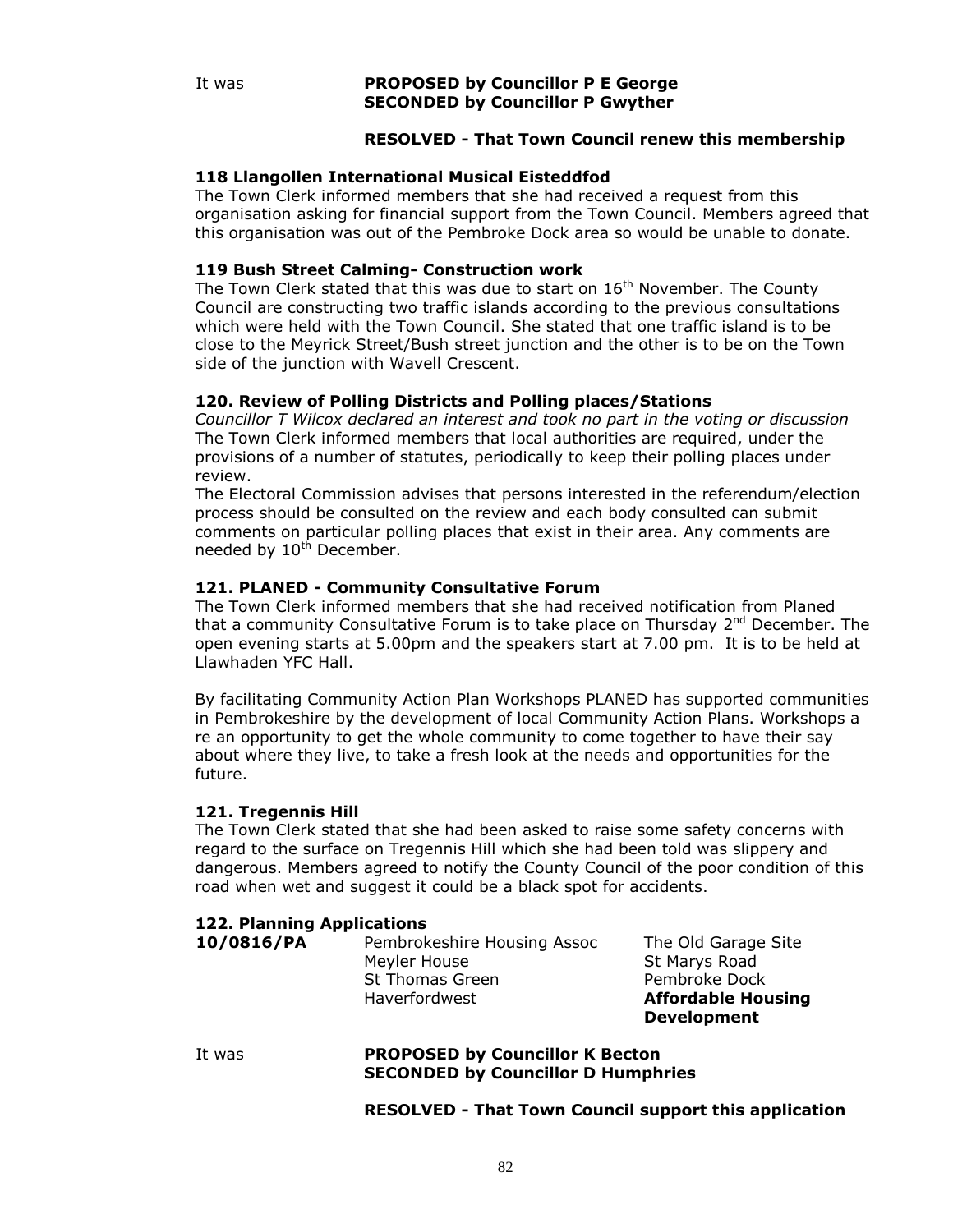| 10/0811/AD | Specsavers      | Specsavers                      |
|------------|-----------------|---------------------------------|
|            | 3 Dimond Street | 3 Dimond Street                 |
|            | Pembroke Dock   | Pembroke Dock                   |
|            | SA72 6JA        | <b>Erection of 4 internally</b> |
|            |                 | <b>Illuminated signs</b>        |

#### It was **PROPOSED by Councillor P E George SECONDED by Councillor P Kraus**

#### **RESOLVED - That Town Council support this application**

**10/0794/PA** Mr Malcom Barnett Unit 11-13 1.11 Clerkenwell Workshops London Road Industrial Clerkenwell **Estate** London Pembroke Dock EC1R 0AT SA72 4RZ

**Erection 2 additional wind turbines**

#### It was **PROPOSED by Councillor K Higgs SECONDED by Councillor P E George**

# **RESOLVED - That Town Council support this application**

# **123. Planning Decisions**

**10/0592/PA**- Erection of dwelling- Yard and Premises, 67 High Street, Pembroke Dock, SA72 6PA- **Granted**

#### **134. SUPPLEMENTARY REPORT OF THE TOWN CLERK 124. Audit report and requirements.**

The Town Clerk informed members that she had received the Annual Return back from BDO along with some comments. She stated that she had changed the figure required by BDO to match the Annual Return last year; the discrepancies arise due to the insurance value of the Pater Hall.

She informed members that BDO had made two comments with regard to the audit.

One is where they are simply commenting that we now manage the accounts by the Receipts and Payments method instead of the income and expenditure method; this is due to a change in the level of income received by the Town Council.

The second comment is based around the fact that when they asked for a copy of a minute the office sent the clean copy from our computer system not the one that has been initialled by the Mayor. BDO did not request the signed minute and could have easily spoken to her about that as they have been in contact about other issues.

The Town Clerk stated that she needed to have agreement from Council accepting the Annual Return.

## It was **PROPOSED by Councillor T Wilcox SECONDED by Councillor M Murton**

## **RESOLVED - That Town Council accept the changes to the Annual Return.**

## **125. Dyfed Powys Police-Conclusion of Audit**

The Town Clerk informed members that she had received a notice that the Audit of the accounts of the Dyfed-Powys Police Authority has been completed and they are available for public viewing.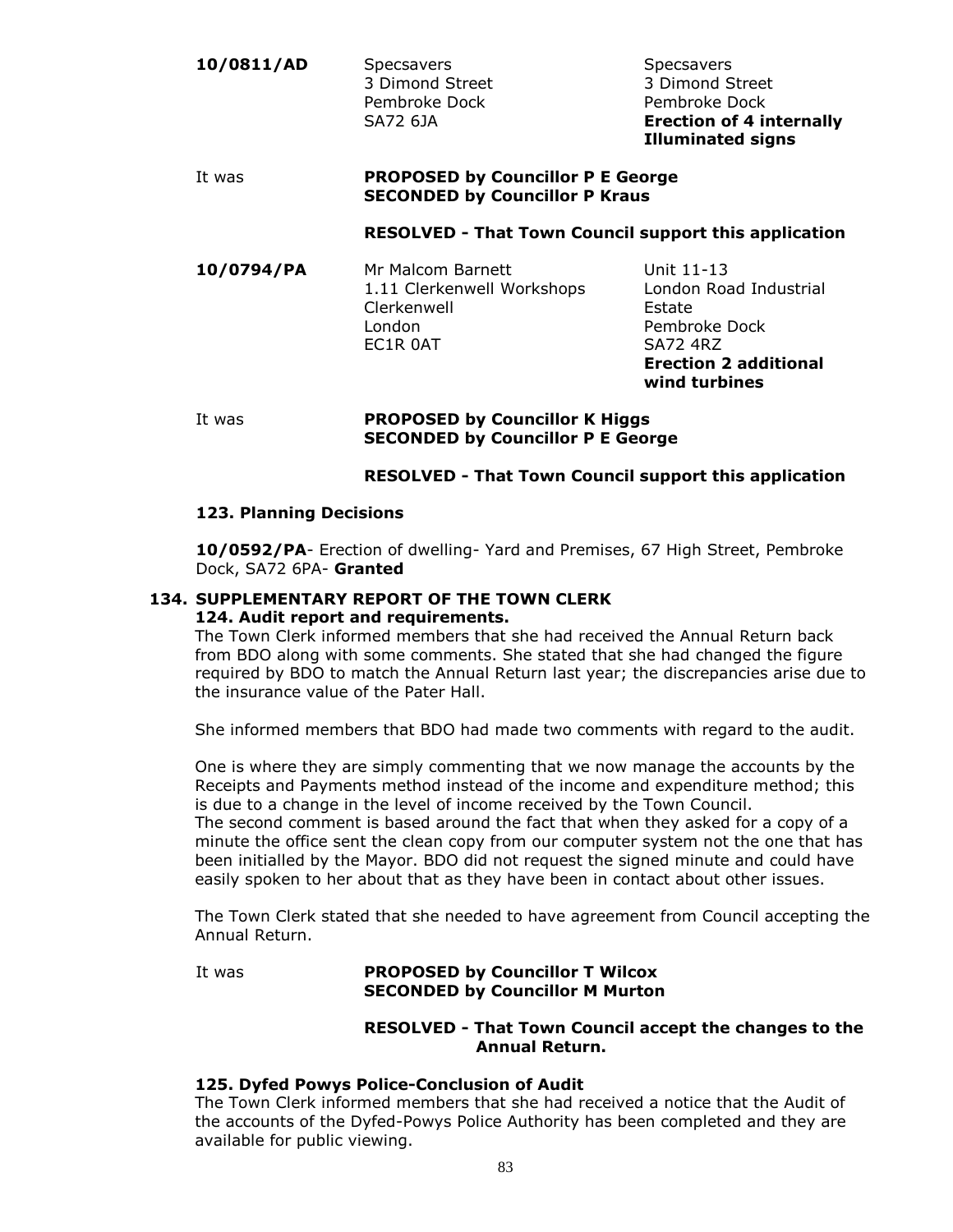# **126. Planning Applications**

| 10/0855/PA                                                   | Mr M Scourfield<br>Fanheulog<br>Lavinia Drive                                                                          | Plot 6 Haggert Field<br>Grove Street<br>Pennar |
|--------------------------------------------------------------|------------------------------------------------------------------------------------------------------------------------|------------------------------------------------|
| It was                                                       | Pembroke Dock<br><b>SA72 6QY</b><br><b>PROPOSED by Councillor K Higgs</b><br><b>SECONDED by Councillor D Humphries</b> | Pembroke Dock<br><b>Erection of dwelling</b>   |
| <b>RESOLVED - That Town Council support this application</b> |                                                                                                                        |                                                |

| Sapphire Court | Pembroke Dock                    |
|----------------|----------------------------------|
| Coventry       | <b>Erection of 2 illuminated</b> |
|                | Sians                            |

#### It was **PROPOSED by Councillor P Kraus SECONDED by Councillor D Humphries**

# **RESOLVED - That Town Council support this application**

# **135. FINANCIAL REPORT**

# **31. ACCOUNTS FOR PAYMENT**

The following accounts are submitted for approval of payment:-

| 76 | Glowhouse - Glow Sticks                               | £83.41  |
|----|-------------------------------------------------------|---------|
| 77 | The Playwrite Group- Grotto Presents                  | £277.56 |
| 78 | Santa Grotto Stickers for craft fayre                 | £4.30   |
| 79 | WP Lewis Car Hire for WWYC Course                     | £106.00 |
| 80 | Travel expenses for WWYC Course                       | £92.62  |
| 81 | Pembrokeshire First Aid Training- One Days training   | £300.00 |
| 82 | The Cotton bunting Company- Union Jack and welsh Flag | £15.93  |
| 83 | Zurich Insurance - Cherry Picker Insurance            | £110.25 |
| 84 | Christmas Cards                                       | £223.66 |
| 85 | Parkes dutchbulbs - memorial park                     | £306.68 |
| 86 | Newey & Eyre- Xmas lighting materials                 | £25.57  |

# **32. SALARIES AND WAGES**

| 05/11/2010-21/11/2010 | Salaries and Wages | E3963.42 |
|-----------------------|--------------------|----------|
| 05/11/2010-21/11/2010 | Tax and NI         | LE878.37 |

# **33. ACCOUNT BALANCES**

| 19/11/2010 | l HSBC Current Account | E5,725.46  |
|------------|------------------------|------------|
| 19/11/2010 | l HSBC Premium Account | E52,623.90 |

# It was **PROPOSED by Councillor P E George SECONDED by Councillor D Humphries**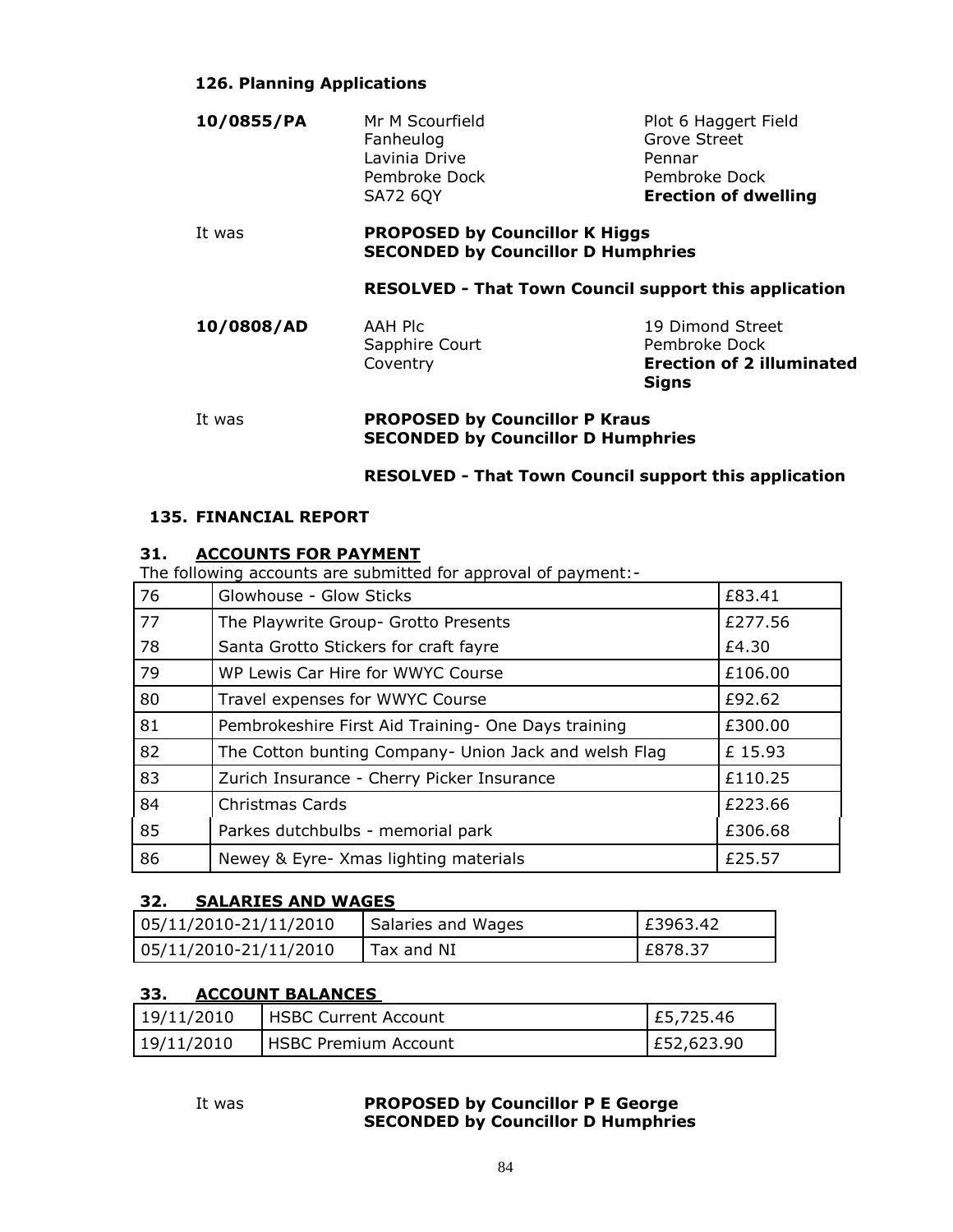## **136. REPORTS FROM TOWN COUNCIL REPRESENTATIVES SERVING ON OUTSIDE BODIES**

## **CHEVRON LIAISON**

Councillor P E George informed members that she had recently attended a Chevron Liaison meeting; she stated that the Environmental Officer took the meeting and talked about the management & reduction of sulphur dioxide. She stated that the Chevron refinery had received a few offers to but, but had no UK offers at present.

# **CIVIC SOCIETY**

Councillor M Murton informed members that the chairman of the Civic Society had contacted the County Council regarding their objections to the Coronation school planning application by sending a formal letter; she stated that the letter received back from the County Council was addressed to the occupier of this address. Members felt this was inappropriate was of responding to a formal letter and felt the chairman should have received a formal reply.

# **PLANNING TRAINING**

Councillor M Murton informed members that she and Councillor M Colgan attended a planning training session in Pembrokeshire College recently, she stated that no answers were directly answered and felt the presentation could be improved. The Town Clerk suggested that the comments were passed onto the County Council to enable them to improve future planning training sessions.

# **PATER HALL COMMUNITY TRUST**

Councillor P Gwyther informed members that at the next meeting he would like to agenda some issues regarding funding for the Pater Hall Community Trust. He stated that concern had been expressed regarding the decrease in wages subsidiary as this would put the grant application at risk. He informed members that the Trust need to find £15,000 for match funding, he stated that they are looking to increase bookings but it will take a few years for the events to build up. Councillor P Gwyther stated that for the next meeting he would have a Notice of Motion that states the wages subsidiary would not go below 60% and would like the Town Council to consider adding £10,000 to next years budget to go towards building costs for the Pater Hall. After discussion it was agreed that these should be added to the agenda for the meeting of  $16<sup>th</sup>$  December.

# **137. ANY OTHER ITEMS WHICH THE MAYOR DECIDES AS URGENT**

There were no items to discuss.

# **138. ANY OTHER BUSINESS**

# **Available Housing List**

A concern was raised regarding available housing not being advertised in the Western Telegraph, it was stated that you are now referred to the website or phone number. One member stated that it's a concern as a large percentage of people do not have access to websites and find it difficult on the telephone. It was suggested that the Town Council write to the County Council to express their concerns and suggest the available housing list is advertised in areas like the library or local notice boards to help maintain the service. Members agreed for this to be done.

## **Pedestrian Crossing Law Street**

It was raised about the Laws Street crossing area being very dark and poorly lit at night; during discussions it was evident that other crossings had been marked with reflective tape to highlight the area to drivers. It was suggested the Town Council contact other Councils to see what has been used in their areas and then to contact